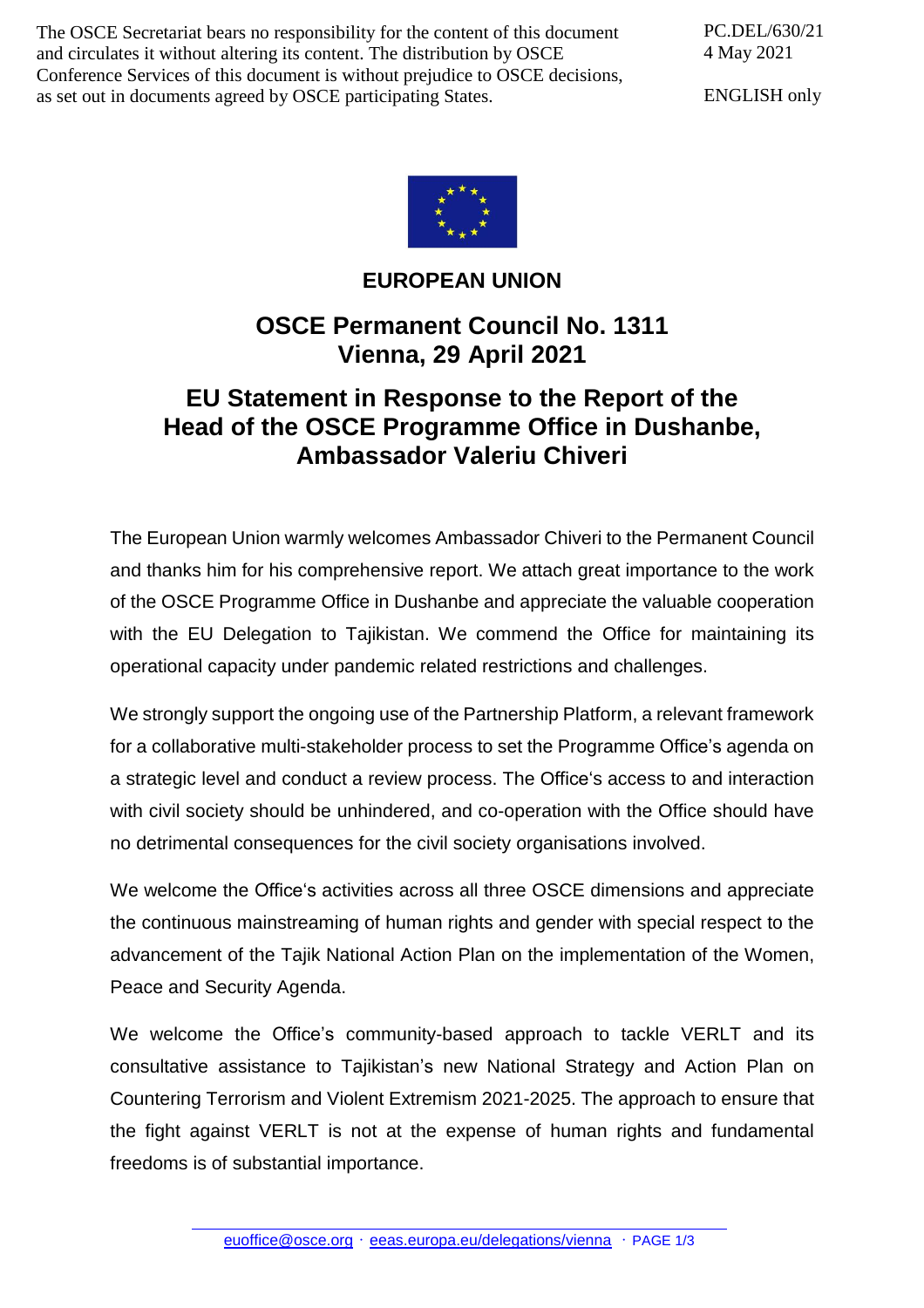We are also happy for the continuation of the EU supported initiative to enhance the operational capacities of Tajik Border Troops to address security-related threats stemming from the southern border with Afghanistan. We commend the Office for its flexibility in implementation of the activities despite of the persistent pandemic. We encourage Tajikistan to continue to take active part in the EU-funded Border Management Programme in Central Asia - BOMCA 10, and welcome the inclusion of Afghanistan in the programme.

We value the work of the Border Management Staff College as an Academic Center of Excellence delivering high quality training. It continues to play a key role in building capacity of the border-related agencies of Tajikistan and the region. We therefore reiterate that the BMSC should be funded from the Unified Budget, at least partially, to provide financial reliability and stability.

We particularly welcome the Office's anti-corruption work and Tajikistan's resolve to implement the Financial Action Taskforce recommendations. The EU, within the framework of the OSCE and through its bilateral co-operation programmes, stands ready to support the authorities of Tajikistan to reinforce further public trust in institutions. We sincerely hope that the new National Anti-Corruption Strategy will be approved this year.

We remain concerned about the human rights situation in Tajikistan and stress the importance of the Office's activities in the Human Dimension. We welcome its support to government and civil society in implementing the State Programme on Human Rights Education and the National Strategy on Human Rights Protection. We reiterate the importance of the Programme Offices work to prevent torture and other forms of ill-treatment and we urge Tajikistan to ratify the Protocol to the UN Convention against Torture.

We welcome the activities focused on empowering women and strengthening their role in public and political participation, as well as on combating domestic violence, an issue on the rise during the pandemic. We praise the support provided to 14 Women's Resource Centers and their network activities, especially in providing counselling to domestic violence victims. We welcome that the Office continues to give this work priority and adapt assistance by online means under COVID-19 restrictions.

We also consider work on freedom of the media and freedom of expression to be a priority. We call on the authorities to implement all OSCE commitments on freedom of